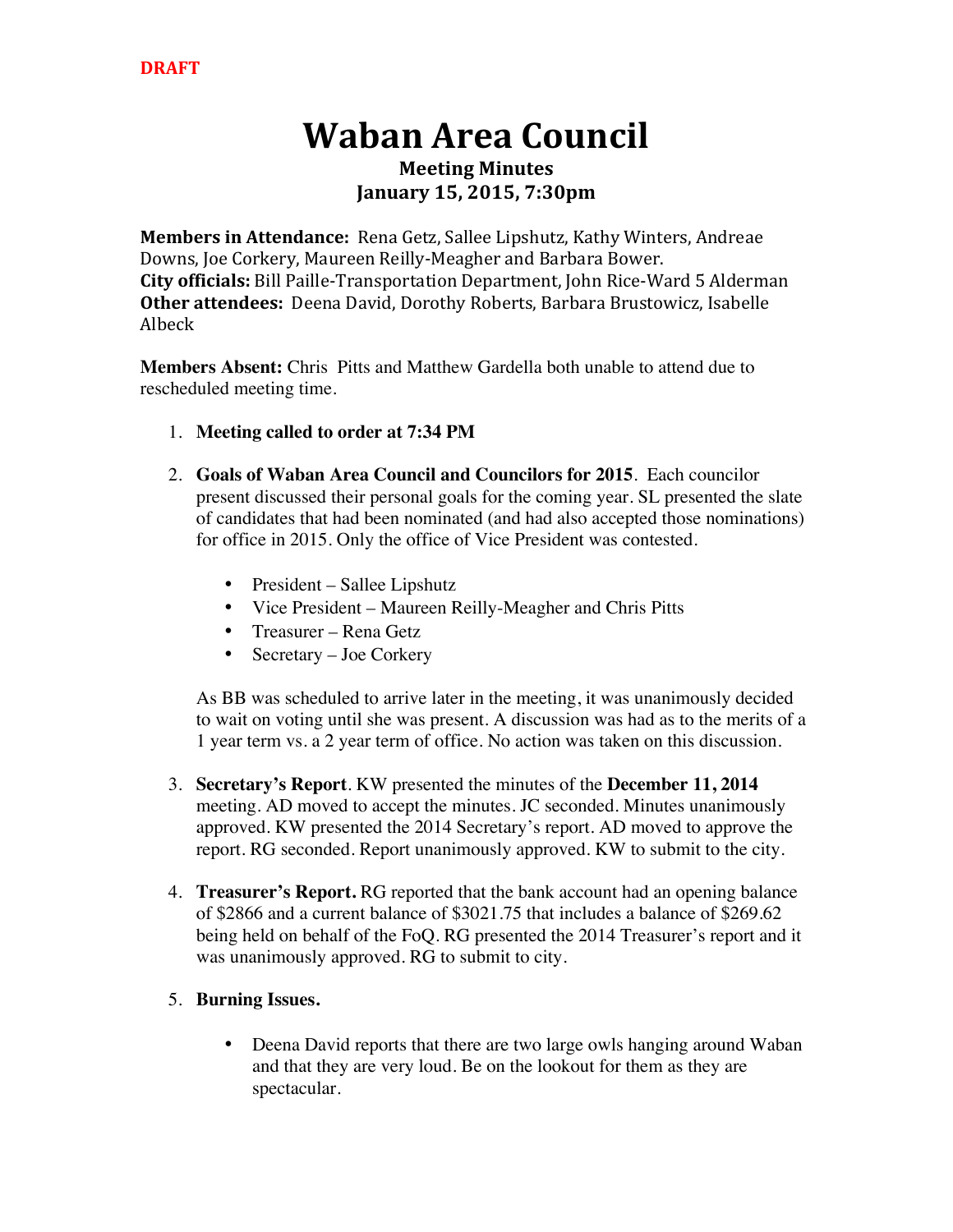#### **DRAFT**

- 6. **Angier School / Beacon St / Collins Rd Update.** Newton Director of Transportation, William Paille, stated that he plans to come to the WAC meeting every month and hopefully also get a MassDOT representative to attend as well for updates on Add-a-Lane. He also provided an update and a presentation on the status and plans for the intersection at Beacon St and Collins Rd. He presented the existing situation and the current plan for a new arrangement that incorporates an hourglass shaped island in the middle with single direction traffic on both sides. There will be parking on one side of each single direction rd. This plan will preserve existing parking on Beacon St. He stated that the bottom half of the island is historic (or can't be developed) for some reason and he needs to figure out why. There is a plan for a 6 in granite curb all around the island to deter parking on the island itself. There are plans for a sidewalk all the way around and up top. There will be a middle cross walk and they are still discussing whether or not cross walks should be raised.
	- AD raised issue of concern about crosswalk being blocked by parkers. AD/RG question whether top crosswalk on right could be shorter. BP says the space there needs to be wide enough to accommodate tractor-trailer trucks. He said he would look at ways to make the crossing safer, perhaps by raising the crosswalk's easternmost corner in a way that could be crossed by tractor-trailers but would be uncomfortable for car drivers.
	- RG asked if there had been any meetings with abutters. BP is planning to setup meetings with abutters in the coming week. KW volunteered to provide contact information for abutters to BP.
	- RG asked how city is going to address parking so that they don't become commuter spaces. BP stated there is likely going to be some parking restrictions. New school site should be able to accommodate most of the staff parking and so they shouldn't need to park in this area.
	- JR wanted to know who approves this. BP states that application has been submitted to public facilities and geometry could be approved next week. Then will work with traffic council over next few months and then go to traffic council for final approval in May.
	- RG asked are you going to mock it up? BP said that it might be possible but goal is to have this out to bid for contractors in March.
	- BP noted that there are currently temporary signals at Manitoba and is considering making them permanent as part of this plan as they are working out well. The signals would be synchronized with other lights. If not ready to do that at beginning of March, it might be a later addition. Also considering having a pedestrian activated signal in front of Waban Kitchen to assist the vision impaired. Might be a HAWK signal, but might not have the funds for that.
	- JR asked where landscaping budget is coming from? He noted that topsoil would need to come out of this. Also noted that they might be able to get some funding from school tree surplus funds.
	- IA expressed concern that we aren't getting something temporary that people can provide feedback on. Does not want something done without input and later realize we don't want it. BP stated that money has been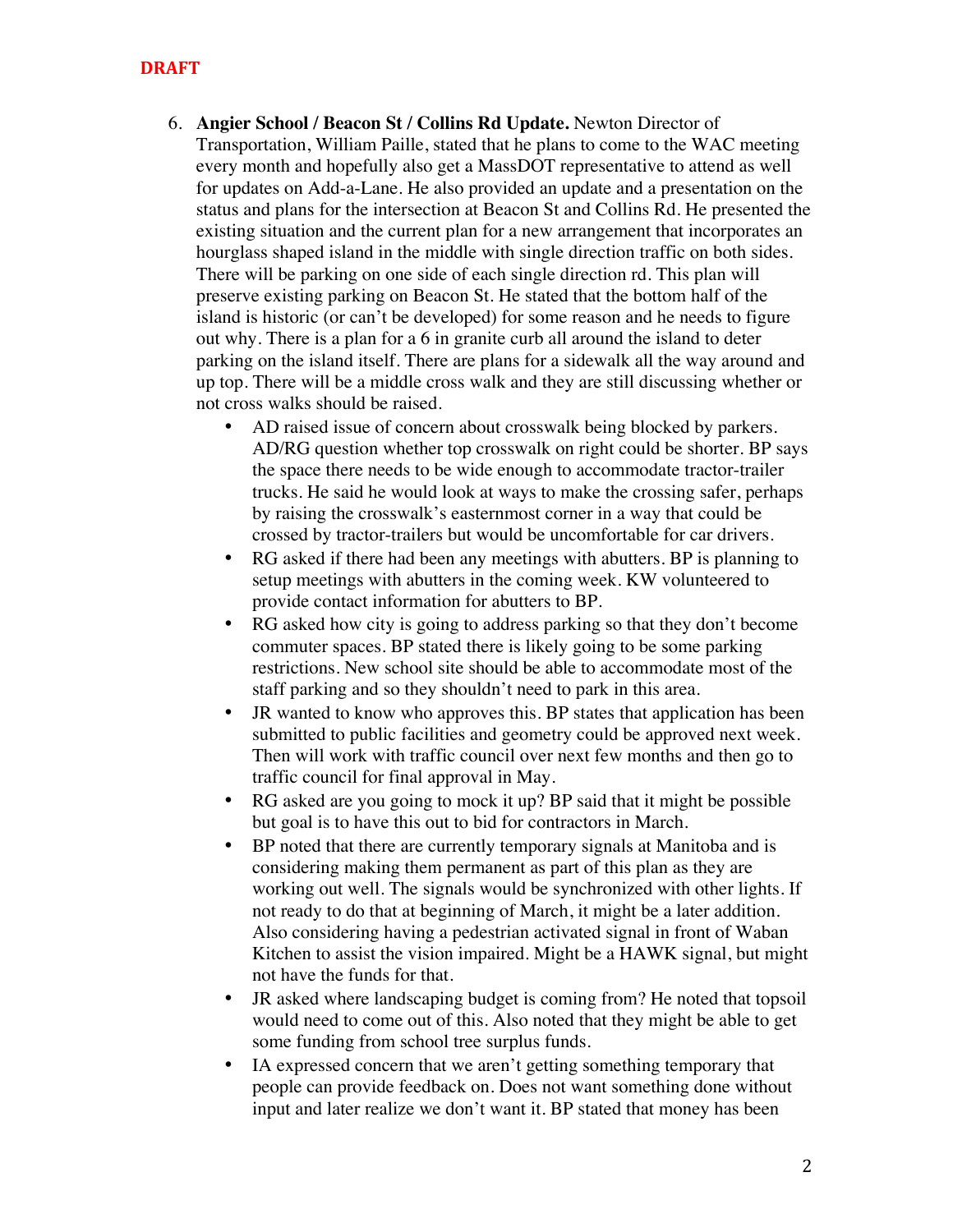allocated for this project as shown and hopefully there will be excess that can be used for sidewalks further down the way. It would be great if we could simulate this, but the current plan is the best and safest option in the eyes/minds of all the engineers. The city has modeled this and it is going to work.

- RG asked what's different from now? BP stated that traffic flow is the biggest difference by preventing conflicts in intersection, better traffic flow into and out of site. There will be more controls for traffic.
- AD asked where are bike lines? BP stated that all shared use lanes go through the intersection and in front of school.
- BP states that construction to begin in June or July.
- BP will give a copy of presentation to SL
- BP provided an Add-A-Lane update: contractor got notice to proceed (1600 days to complete) - April 25, 2019, next 30 days will see some activity along 95. Public meeting held in Needham on December 22, 2014. Likely to install traffic signals on rt 9 but most likely won't be in use for 2 years.
- SL stated that we now have a contact name that works at DOT for issues related to Add-a-Lane. His name is Joseph Graham and his email address is: Joseph.Graham@dot.state.ma.us
- AD wanted to know what size signal masts going in on Beacon. BP states that they will be 1990 standard, similar to Concord and Washington / Crafts and Washington
- MRM asked do you still want to encourage residents to contact DOT or have those funneled through the city? BP responds that if you want to direct all of your questions to SL and have her give them to BP in a group that he'll go to DOT to push them through. He'd be happy to do that.
- 7. **Election Discussion Continued**. MRM requests that in the future we have more time between nominations and voting so that people running can notify existing officers and talk with other councilors. SL explains that we are required by OML to vote openly. All unopposed candidates unanimously approved. MRM elected to position of Vice President (votes for MRM: MRM, SL, BB, JC, AD / votes for CP: RG, KW).
- 8. **St. Philip Neri Update.** KW reports that nothing is going on right now. KW has asked attorney about rumors that it is being sold. Attorney has not heard anything about it from owner.
- 9. **Zervas Update**. AD invited everybody to a Safe School Site Design meeting on Feb 25 at WLC she is organizing on behalf of WAC. She has already talked to NHAC about it. AD will post it at city hall if SL reminds her. Going to reach out to Steve Siegel, Deb, and Brian to attend. Has contacted both Angier/Zervas PTOs. Need to notify BP about meeting. Need to get out to PTO newsletters, our email newsletters. WalkBoston will come to present on best practices in school design and policy for safe walking. LivableStreets has recommended an engineer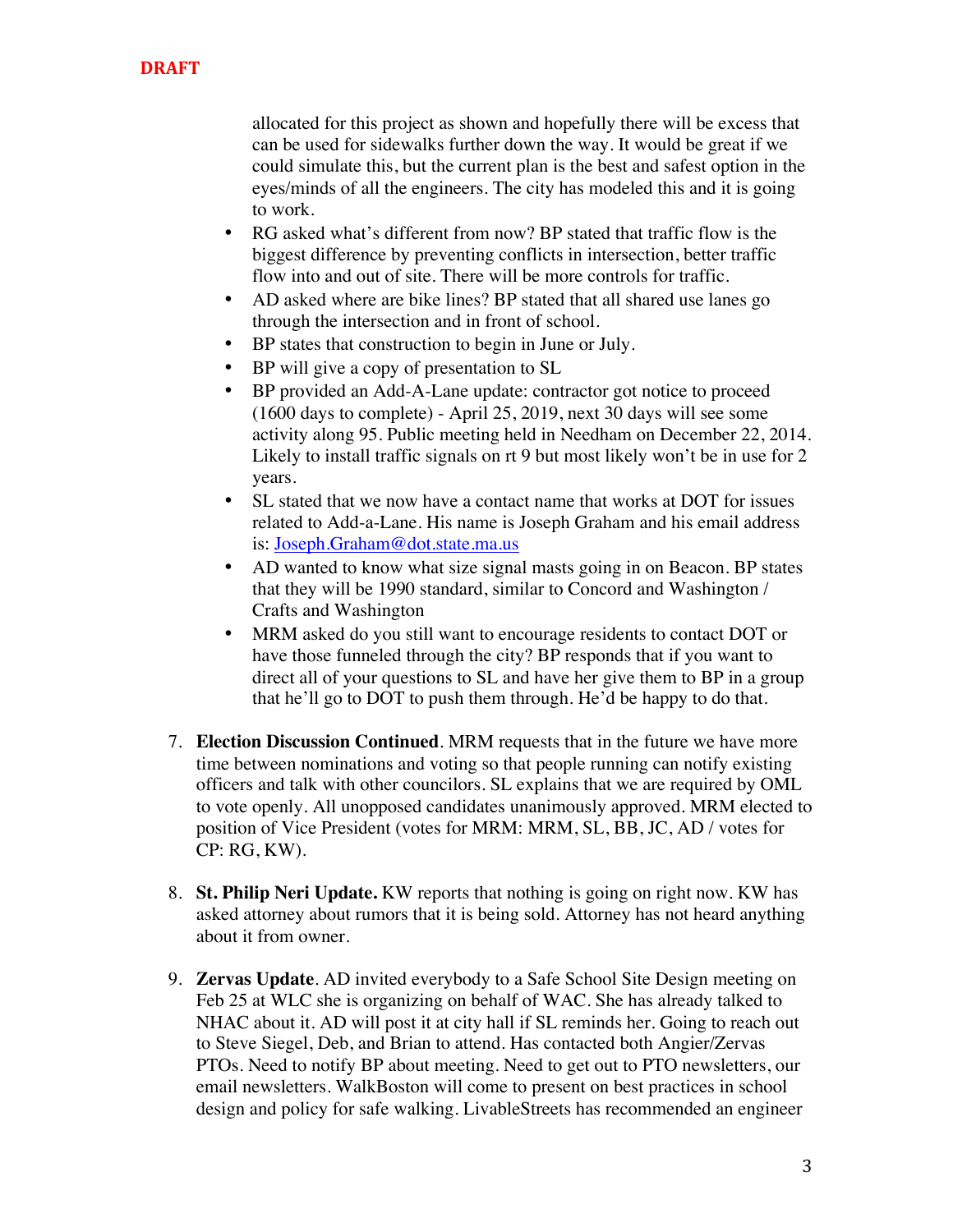### **DRAFT**

to come to talk about how to design streets for walking safety. Focus will be general, but will look at Zervas school plan given the existing site.

- JR suggests considering how to structure the meeting to prevent conflict between Angier vs. Zervas vs. Cabot discussions. Try to keep it broad and then potentially break it into separate school specific meetings. Try to keep this to 30,000 feet view point so that people can be informed for Zervas community meeting instead of at this meeting.
- RG says she only got one email (from Patrick) and that abutter group is ready to come to the table for discussion.
- MRM says that we need to be very clear as possible as to what we can promise at a meeting.
- JR suggests try to model after 40B meeting as an educational process. need to make sure that people know that this isn't here to design Zervas.
- 10. **Friends of the Quinobequin Update.** MRM states that there is no news about footbridge project. Waiting to be contacted by DCR staff and the only other thing is that AD and MRM attended an urban path and parkway committee and learned that it was unusual and unprecedented that DCR reached out to bike groups and now walking groups are trying to come to the table. Good news that DCR is thinking outside the box and interested in community input.
	- AD states that DCR is going to start looking at scope of planning. if you are going to replace, here are the things that you need to take into account … for example, how is a parkway different than a roadway such as walking, biking, etc. Second part of that is that they are going to try to build in a process and a list of priorities for places that are in need of improvement. Try to make it easier for neighborhoods and communities to come in and be a part of the process.
	- SL states that speaking of Quinobequin, June 7 came up as an opportunity for a day to block the street off for an event.
	- JR asks do we need to have a meeting for FOTQ to take lead on this?
	- MRM says we need a lot of people to do this.
	- JR says won't be hard to shutdown, it's what to do once it is done. MRM and AD will work to get together to talk about scope of this.
- 11. **Waban Future Vision.** SL states notes from first meeting are up on website, please check it out. Next meeting is next on Jan 22 at WLC.
	- IA asks how important is this to the city? SL responds that this is very important. We are well ahead of the other neighborhoods in doing what is asked.
	- IA is worried that there isn't enough community input. RG responds that perhaps at next session need to talk about outreach and how to get more input.
- 12. **Angier Update** JC reports that they discussed vibration concerns from community. Contractors measured vibrations and showed that they were within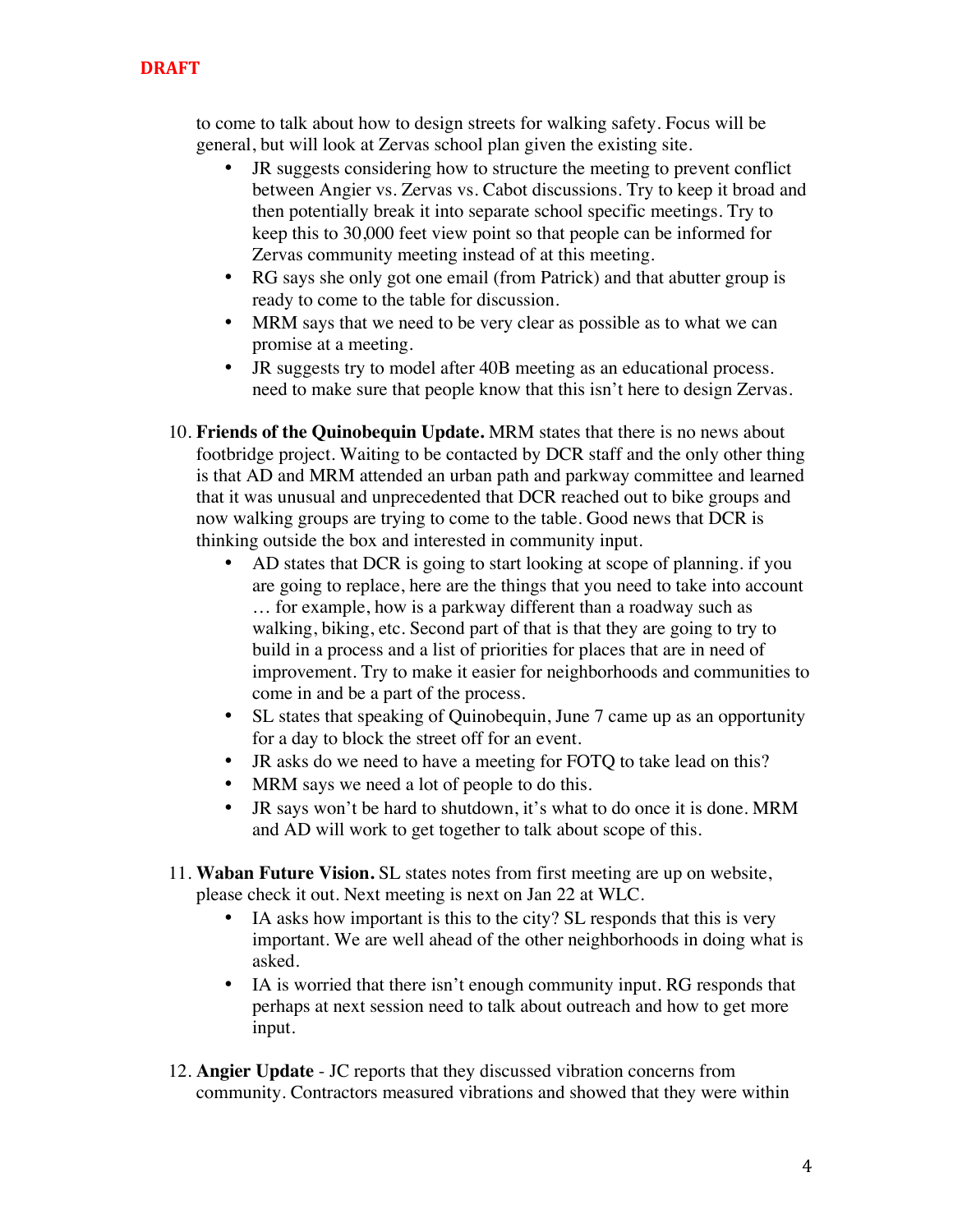tolerances. However, as ground froze more vibrations were noted at Church and they have stopped digging until spring (April). Things are moving quickly with steel and expect to be done with steel construction by Feb 6. Almost all major utilities for the site are done. Just a small section of water and gas line that needs to be completed once they can start digging again. 10 days behind schedule due to delays in steel, but making that up as they go. It doesn't affect completion date as they are pulling in advanced work earlier. Expect framing to be done in March and first bricks to go up sometime in mid-April. At peak construction, may have up to 150 employees on site. Parking won't be a problem in community as they are required to take public transportation or shuttles if staff is over capacity for parking onsite. Landscaping for school should be done by October. Grounds won't be open until completion date.

- 13. **Zoning Update.** RG reports that city is almost done with phase 1 of rewriting zoning ordinance. No notices yet for phase 2.
- 14. **Add-a-Lane Update**. SL states that we now have the name of a person that we can speak to if we have problems (Joseph Graham). They are starting construction this month, phase 1 stage 1 will include changes at Rte. 9.
	- SL wants to discuss writing a letter to the community to make them aware of what's going on, what WAC is, add-a-lane. SL plan to write and bring it to the meeting next month. it may take most of the budget to mail it.
	- JR suggests looking into putting an insert into WIS newsletter.
	- MRM asks can we get a strong message on a postcard and direct people to the website.
	- AD suggests tabling topic until next meeting.
	- MRM asks if somebody can look into cost for postcard.
- 15. **Council Boundaries Update.** SL sent a letter out to neighbors on Winslow because NHAC went out and collected signatures on Upper Winslow, North Side of Beacon, and around Cold Spring which was not what was agreed upon originally. SL has received 8 responses and 7 of which are to join WAC and 1 to NHAC. NHAC gathered 7 as well. Suggested that we show up on Feb 4 in front of programs and services for when this might be decided. All people on Puritan between UW and Beethoven want to leave NH and join Waban.
- 16. **Evaluation of snow ordinance**. JR suggests that we should get feedback on snow ordinance this year but that it is hard to do because so little snow fall. Enforcement of ordinance has been pushed back another year because they are trying to figure out if meter maids can enforce. Goal to get feedback on snow and sidewalks in Waban so that when we get to 2016 we can provide feedback to see if we make this a permanent ordinance.
	- AD would like to see if by lowering speeding limits on "green streets" (those that abut parks or aqueducts) whether can avoid having sidewalks because these streets are safe because streets are designed to be walkable.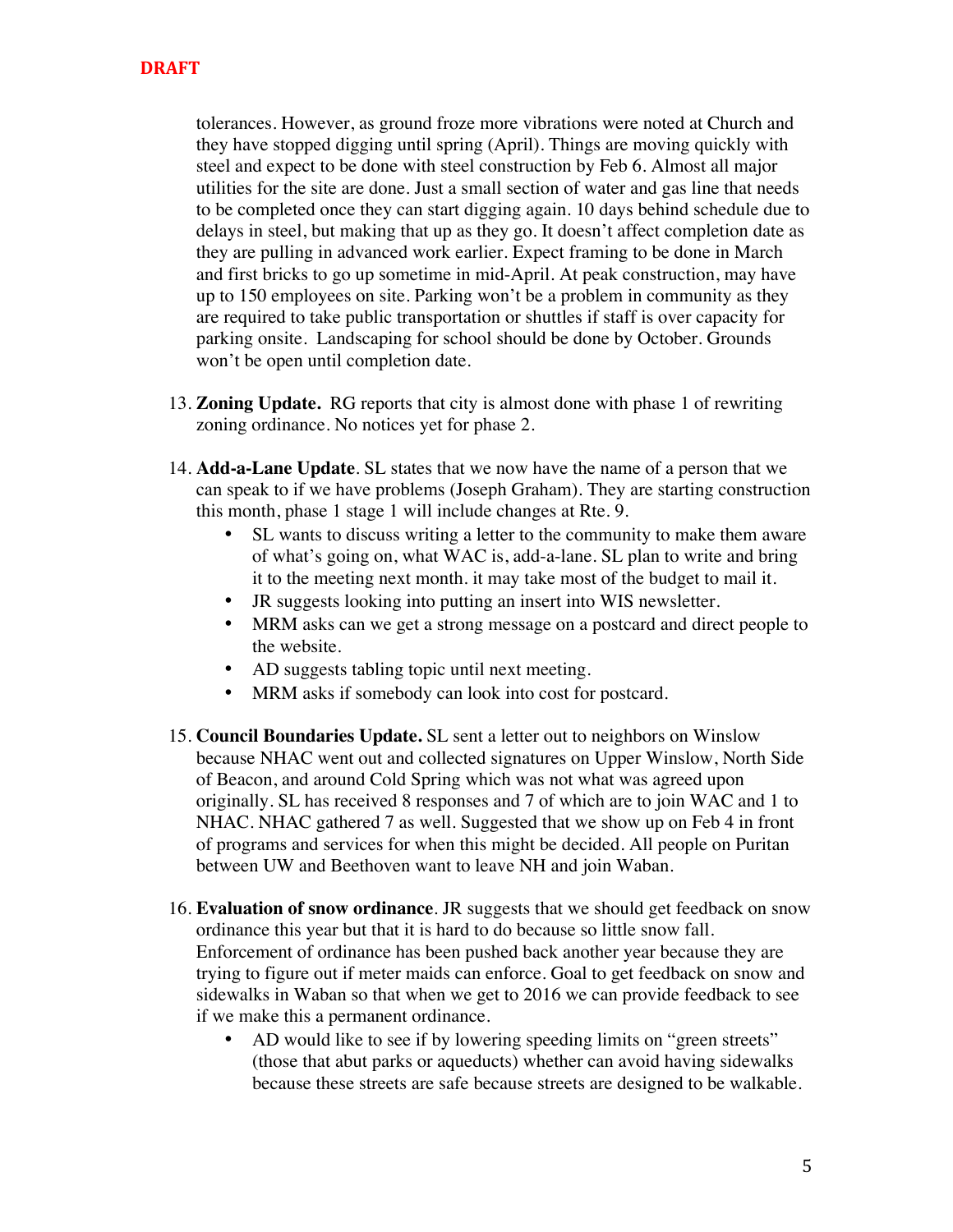- 17. JR suggested that WAC adopt the new island in front of Angier as a way to raise awareness and make it a beautiful park. AD notes that the island had been used for parking recently after bushes on the island were trimmed back. Turns out, they were being used a camp ground and people drinking. JR suggests that WAC look to churches to co-adopt as well. Apply to Parks & Rec, propose what to do and then do it.
	- MRM will take the lead on this.
- 18. **Trash at Richardson Update**. JR says Carol Stapleton and people are working on it. If any issues with trash, use 311 to notify P&R. SL states that city needs to have more trash / recycling bins. JR will try to come up with rehab plans.
- 19. **Needham St Project Update.** SL has written a letter and wanted to know if it should be WAC letter. Question of whether it should be a WAC issue as it is outside of WAC. Unanimously decided that it should be a personal letter.
- 20. **Street & Sidewalk Committee.** AD states that we haven't met, but we ought to. State of Sudbury Aqueduct project: Newton still last community to not go for it. Need to pick a date to go out and get signatures. AD will develop materials and needs people to go with her once a date selected. MRM and BB volunteered.

Amherst & Tamworth pilot project has not been docketed yet, JR will put in tomorrow.

Annawan and Varick will be repaved. If people have comments, people should pull them together to report them in bulk. SL reports that nothing has come in through the website. BB states there is desperate need for sidewalks on Varick based on discussions with parents. AD reports that DPW will call a meeting on all these street (possibly 2). AD suggestion to them is to give area councils a heads up so that we can collect feedback and bring them to DPW so people don't have to sit through whole meetings. WAC has already alerted DPW that there are more issues than just repaving including some water issues. AD says that it feels like we've done our due diligence in notifying people.

AD reports that there is parking meeting on January 27th (Beacon st and side streets). Invites people to come in and talk about what the issues are and what potential options are.

#### **21. New Business.**

- SL states that we want to have a budget and we need to have a fundraiser to raise money. Do we want to have a silent auction again and are we willing to help? Consensus is that we do want to pursue a silent auction and plan for village day. SL needs people to help as she will be out of town the first two weekends of May. SL will organize a meeting to plan auction.
- SL notes that there was a discussion on the WAC Google Group discussion list about wireless coverage in Waban. Council unanimously agrees that there